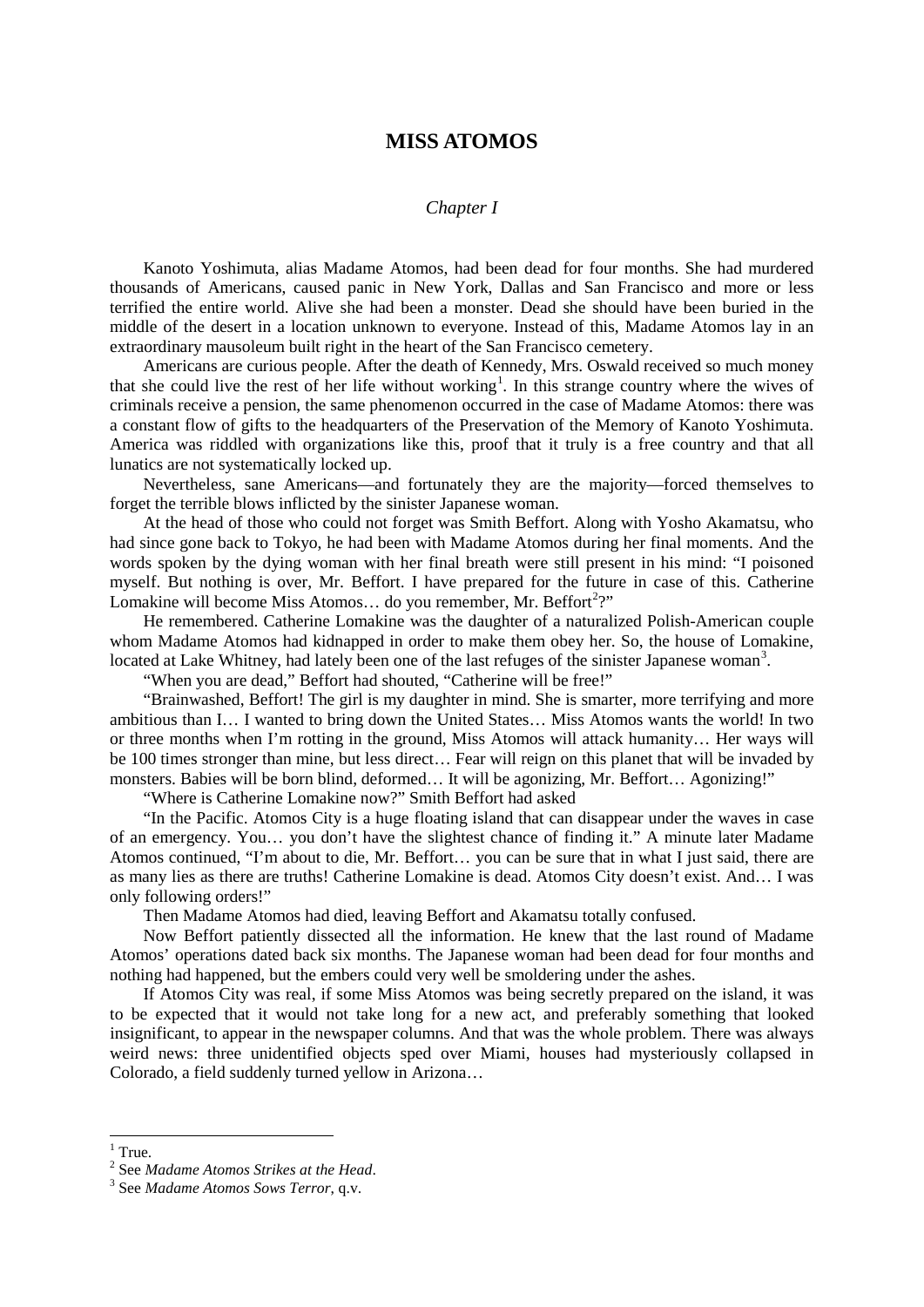And besides this, President Johnson had the flu, as well as most of the members of the government, but since the Russians did too, it was nothing to fuss about, that is to say to make Miss Atomos responsible for.

For Beffort it became a phobia—never was a man more vigilant than he was. His work suffered. Section 4 of the FBI got shaky and the Boss got sour. "Forget all this!" he barked, chewing on his cigar. "Mrs. What's-her-name told you a whopper before giving up the ghost."

"She had a motor-brain in her skull," Beffort said.

"Okay, but no new island has been detected in the Pacific!"

"Madame Atomos said very specifically that we didn't have the slightest chance of finding it," Beffort persisted.

The Boss flopped into his chair and tried a different angle, "Reginald, you…"

"Don't call me Reginald!" Smith Beffort interjected.

"You're getting crabby," the Boss continued unflustered, "and you're sitting around twiddling your thumbs. Plus you look like death warmed over and you're losing weight! I have a good mind to send you on vacation…"

Beffort opened his eyes wide and asked nervously, "Are you joking?"

"No. Starting right now you can consider yourself available. Find a nice girl and get to a beach. I don't want to see my best G-man get sick." He blew out a huge cloud and smoke and added, "But you'll give me your address—you never know."

Beffort chuckled. "Basically you're as unsure as I am about the whole thing, aren't you?"

"Possibly, but not to the point of getting sick over it. Go on, Smith. Pack your bags and take the first plane for Palm Beach. I don't want to see you again for at least a month, okay?"

Beffort labored out of the chair. He was clearly not at all thrilled. "Why Palm Beach?"

"Because Dr. Soblen has been there for 15 days already and I think he'd be glad to see you." "In other words it's a conspiracy."

"Call it what you want, but disappear! Hold on, here's the ticket. The plane takes off in an hour. Send me a color postcard. I'm collecting them."

Beffort left his boss' office, and slumped back to his own. He was not pleased about leaving behind what he considered his command post for a month, but he had to admit that the Boss was right. Madame Atomos had literally sucked the red cells out of his blood. He cleaned up his desk, pocketed his cigarettes and lighter and put his hat on his suitcase so he would not forget it. Then the telephone rang and he answered, giving his name.

"There was a certain Mie Azusa asking for you," the operator said.

"Don't know her. What did she want?"

"I don't know. She said she'd call back. Hmm…"

"What, hmm?

"You're going on vacation, right?"

"You already know about it? News travels fast in this cave. What else do you know?"

"Dr. Soblen went down to the Hilton," the girl said in strict confidence, "and a car is waiting for you downstairs."

"Bravo! That's organization or I don't know what is. And the Boss asked me to give him my address… I'm sure my room has been reserved at Palm Beach."

"Of course. Number 300. A view of the sea. Have a good vacation, Mr. Beffort. What should I say if Mie Azusa calls back?"

"That she can go jump in a lake!" Beffort lashed out as he hung up.

He put on his raincoat, donned his fedora, grabbed his suitcase and opened the door. At that very second the telephone rang. Beffort hesitated, but finally went back and answered it. "Smith Beffort is on vacation. Please contact his replacement."

"It's Mie Azusa, sir. Hold the line."

He heard two or three crackling noises and then a melodic voice. "Mr. Beffort?"

"That's me. Who are you?"

"Mie Azusa. You don't know me, but I would like to see you as soon as possible. It's very important."

A bunch of people always had something very important to tell FBI agents. Beffort was hardened. "Impossible. See the receptionist. I left five minutes ago." And he hung up the phone without realizing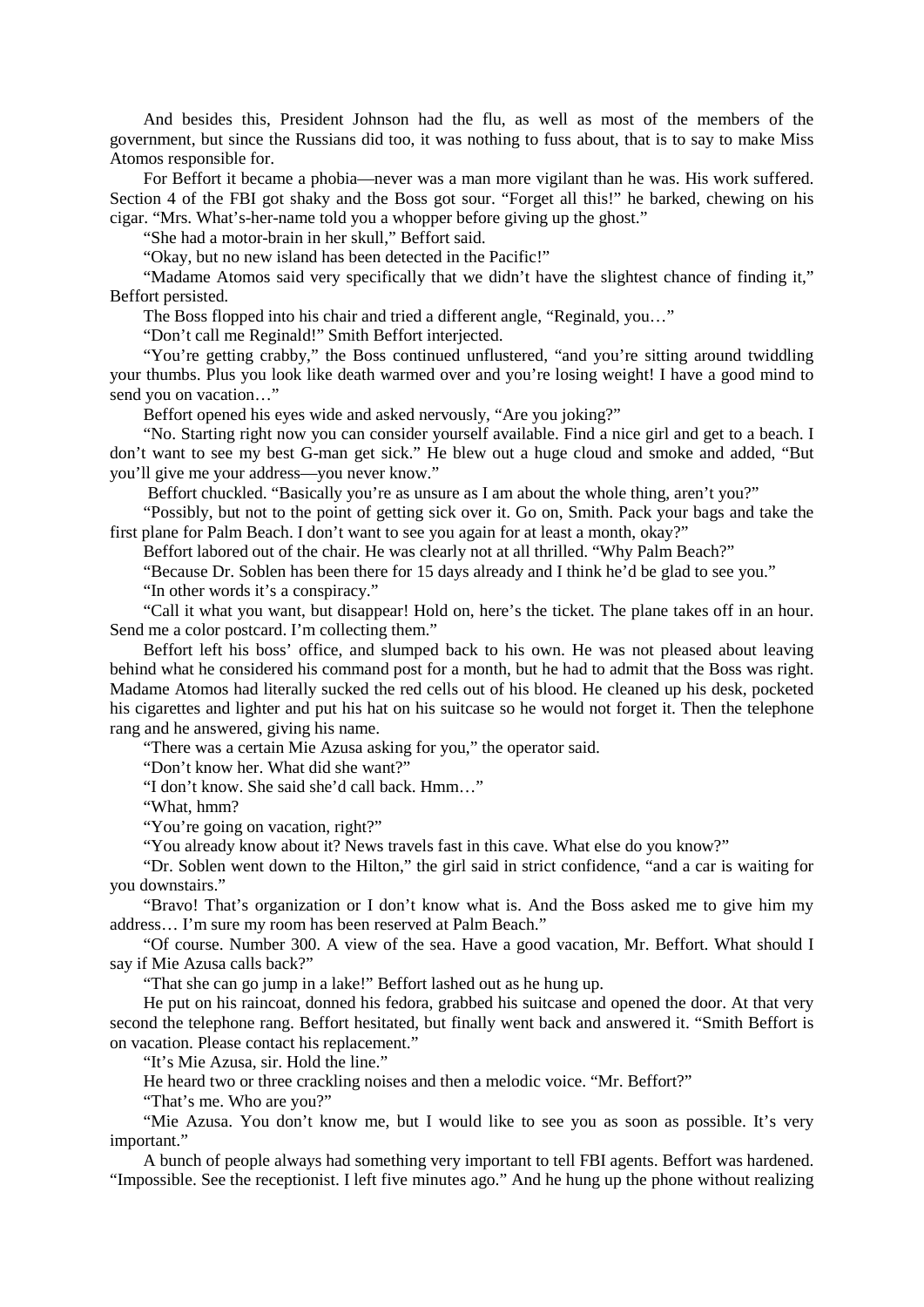that, later, he was biting his nails. But his behavior was normal. On edge for more than a year he had just been forced into relaxing by the Boss. The Smith Beffort who left the FBI headquarters a minute later had nothing in common with the formidable G-man who had battled against Madame Atomos.

Destiny is often tortuous, but in this particular case it was absolutely Machiavellian.

Beffort was expecting to find Alan Soblen relaxing, already tanned by the Florida sun and far from thinking about business. The little doctor had held Madame Atomos in check many times and, even though he was a levelheaded intellectual, his nerves had been short-circuited just as badly. Also, Beffort thought that Soblen had earned his stay in Palm Beach and at the other end of the runway he should have been as happy as a lark to see the airplane from New York landing.

Soblen was waiting there, gray, tired, almost drooping. His light clothes were wrinkled, not very clean and one of his shoelaces dragged in the dust.

"Hello," he voice seemed to come from far away. "How are you, Smith?"

Beffort examined him closely and said, "I'm fine, doc, but you don't look so good."

Soblen waved off the remark. "I'm not used to the weather. What's the word from New York?"

Beffort took his suitcase and walked to the bar. "Let's have a drink first, doc. I'm as dry as a burnt wick."

They sat on the bumpy stools and Beffort offered a cigarette. Against his habit, Soblen accepted and then ordered two whiskies. "So tell me," Beffort asked cheerfully, "have you been on a little binge?"

Soblen smiled sadly and his eyes gleamed briefly behind his thick glasses. "I'm too old for that, Smith," he said in a strange voice that was unfamiliar to Beffort. "Besides, people aren't too sociable down here."

Beffort sipped the Gilbey's, tinkling the ice in his glass. He suddenly had a weird feeling that he could not explain. Around him life was moving in slow motion, in muffled silence, soothing but unnatural. True, the sun beat down hard and the heat did not encourage humans to be overly active…

"It's hot, isn't it?" Soblen said slowly.

Beffort nodded and looked at him more closely. The small man looked drawn. His eyes were dull; his pale lips were cracked; his pasty ears looked like butterfly wings; and his cheekbones jutted out under his dry, tight skin. "What's wrong with you, doc?"

Soblen sighed. "I'm not eating much, Smith."

"Damn," the G-man said, "if you can't take the weather, why are you staying here? You're not under house arrest, right?"

Soblen stared at him in astonishment and scolded, "Don't yell like that." Beffort noticed that the bartender, the waitresses and the few clients in the bar were watching him curiously. But he had barely raised his voice.

"I'm fine down here," Soblen continued, "because nobody cares about what I do or say. You see, I've been here for 15 days and I don't have a single friend. Another drink?"

"No, thanks."

Soblen snapped his fingers and the bartender filled up his glass so slowly it was irritating. "You should be drinking," Soblen said indifferently, "because this heat will dehydrate you. When I first got here, I acted like you. It's very bad for the health." He took a sip and put his glass back down. "Why didn't you come sooner, Smith?"

Beffort flicked his cigarette ash in the empty air. He felt uncomfortable for no particular reason, like he was a fly in room full of spider webs. It was preposterous.

After a pause he said, "I wasn't planning to take a vacation, but the Boss insisted. Did he send you here, too?"

"No. I came up with the idea all by myself."

"Have you been to Florida before, doc?"

"No. Never. It's someplace I've always hated even though I've never been here. You know I'm a simple man, Smith, and I don't like places that are too ritzy. Whenever anybody talked about Miami, Fort Lauderdale or Palm Beach, it made my skin crawl. But now I'm very glad to be here. Overall, the people are pleasant."

"You were just saying that they were a bit unsociable."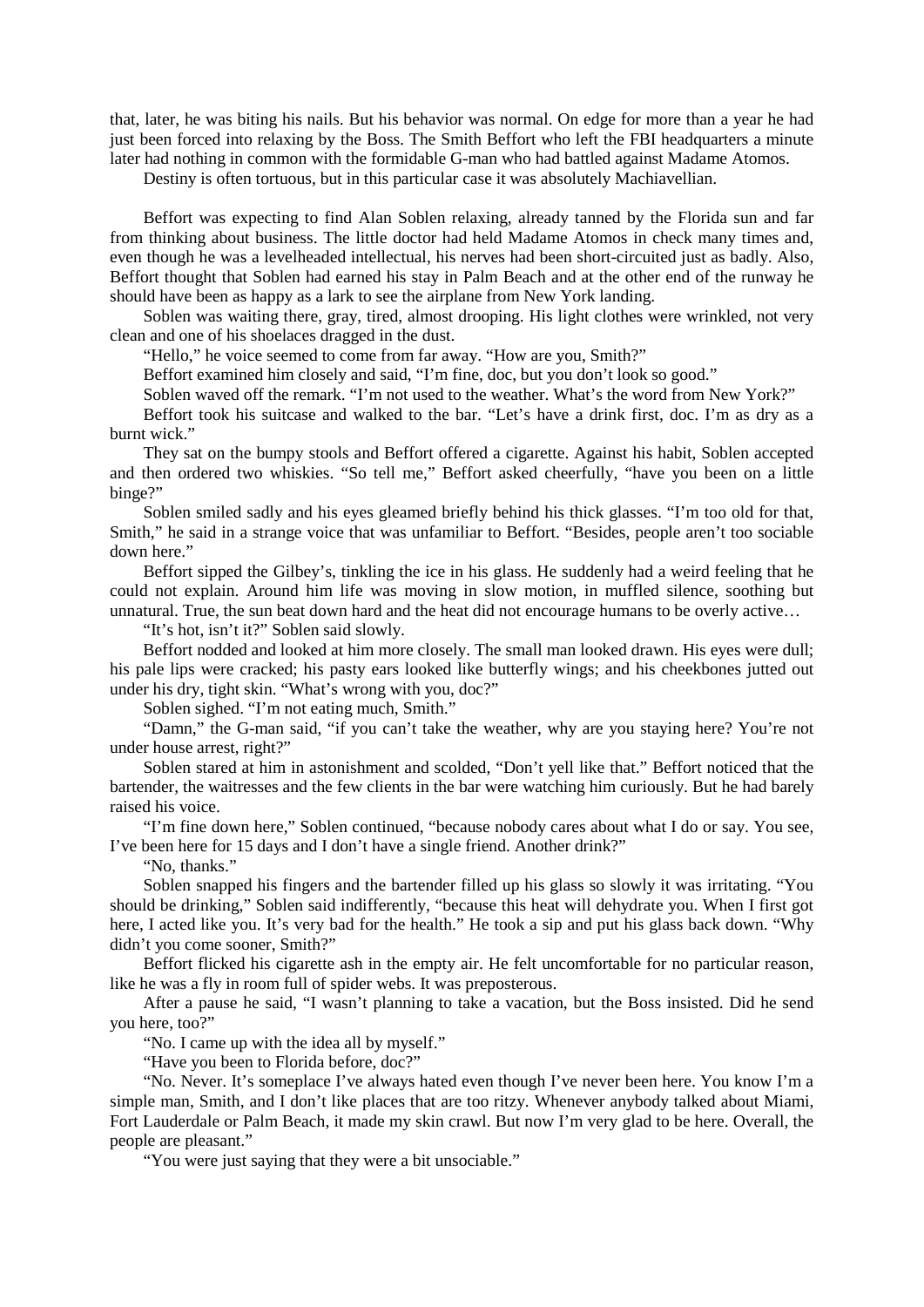Soblen finished his whiskey, gave a little smile, as if the act of moving his cheeks was extremely tiring, and said, "That's probably why I think they're pleasant." He clicked his tongue. "I'd like another drink, Smith. How about you?"

Beffort furrowed his brow. Soblen had undergone a staggering change since coming to the coast. "Drink if you want. What room are you staying in at the Hilton?"

"302," Soblen laughed. "You think maybe I'm going to get drunk and you'll have to carry me back? Well, think again, Smith. For 15 days I've been drinking a lot and I haven't had any trouble whatsoever. You have to fight against dehydration! Bartender!"

Beffort gritted his teeth and waited for the bartender to refill the doctor's glass. "Just now you told me you didn't like Florida. If that's true, why did you decide to spend your vacation here?"

Soblen shrugged and mumbled, "Originally I planned to take a trip to Bermuda. I went to a travel agent by my place and bought a ticket for a month-long package tour. The next day a young lady from the agency called to make an appointment and she came to see me. She told me that the trip to Bermuda had been canceled, but that the agency could offer me a stay in Palm Beach. To compensate me and keep its clientele, they offered me a whole month at the Hilton here at half-price. Isn't that wonderful, Smith?"

"You were lucky as hell," Beffort admitted. "What was the name of this agency?

Alan Soblen rifled through his pockets. He pulled out a wrinkled business card and gave it to Beffort, saying, "It's not the agency's card, but the young woman's who came to see me… pretty much the same thing."

Beffort took the card and winced when he saw printed in delicate font, *Mie Azusa. Public Relations Manager. Southern United States…*

"Was she Japanese?"

"Yes," Soblen answered innocently. "She was very pretty."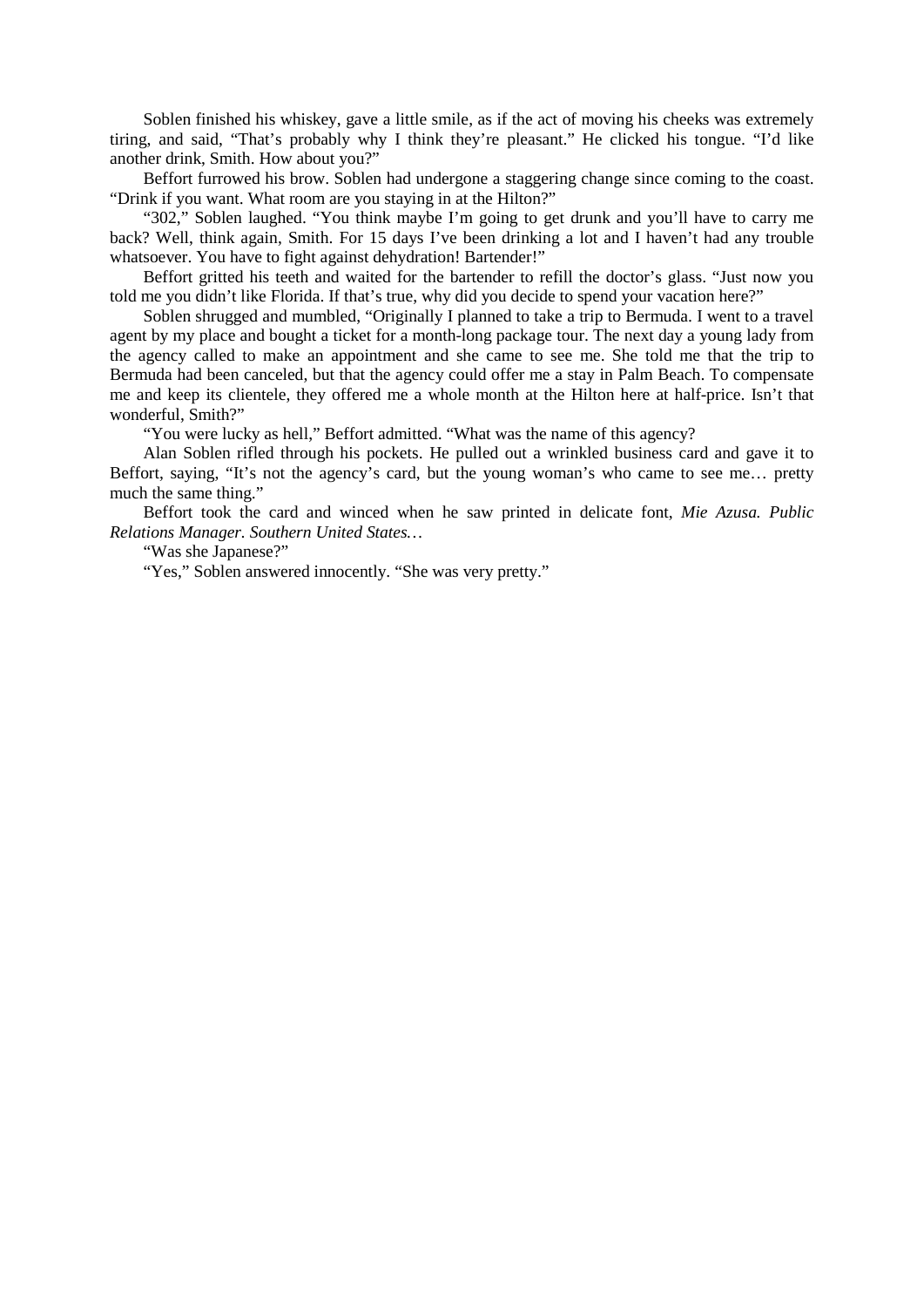*Chapter II*

Beffort gulped down his drink and right away asked for another.

"Hey," Soblen observed, "you're taking my advice. Bravo!"

Beffort smiled at him. Now he knew that the doctor was not responsible. Something was going on. He did not yet know what, but he was certain of it and would be no matter what happened. It was no use coming at Soblen head-on. In his present state, he could not understand. So, he lit another cigarette and asked, "Was she really so pretty, doc?"

With an incredulous look the doctor grumbled with that kindness that only the totally drunk can have, "Come on, Smith, don't put words in my mouth. It's not because she came to my place that you have to suspect me of hatching up this rendezvous…"

"That's not what I mean, doc. I know that in this you are beyond all reproach, but since we're on vacation and we have to do something, why not talk about this Mie Azusa?"

His tone should have intrigued Soblen. At least, the Soblen who had battled against Madame Atomos would have been alerted instantly. It was not the case here. The little doctor played along with him as unwittingly as a newborn puppy.

"She was a young lady, " he spoke devotedly. "How could she not be pretty? Do you know, Smith, only the Japanese are so delicately beautiful?"

He burped a little and Beffort asked, "Was she at the agency when you got your ticket to Bermuda?"

"No," Soblen was more dignified. "She's not the kind of young lady who hangs around a shop all day. They keep her for the house calls. Didn't you see her card?"

Beffort stuck it under his nose and grumbled, "Look for yourself and tell me if you see agency's name."

"So… what am I supposed to do about that? The room was reserved at the Hilton and half my accommodations paid for? What am I supposed to do about that?" He was starting to get drunk. His speech faltered and he was repeating himself.

"You're not too suspicious anymore," Beffort said calmly.

Soblen sat up straight on his stool, wobbling a little. "Why would I be? Who would be of a young lady who got a discount stay in a luxury hotel? Huh? You're not jealous, are you Smith? No, I'm not suspicious! Why don't you just... just..."

Beffort gave up. He slipped the card furtively into his pocket, paid the bill and said, "If it's all the same to you, doc, I'd rather check into the Hilton as soon as possible. Are you coming?"

Soblen winked. "You think I'm going to ditch an old friend like you to get drunk in Switzerland? No, Smith, no…" He took out his wallet. "I'll just pay and I'll be right with you."

"I've already paid."

"Oh. So, we're going to have another drink!"

"No."

"To celebrate your arrival, Smith. Just one more, eh? A quick one…"

He was clinging in a friendly way, hanging on gently but stubbornly to Beffort's lapels. The bartender and the other people in the bar watched them nonchalantly. Beffort had already noticed that they were all too busy drinking to care about anything else. Even the bartender was dodging behind the cash register to wet his whistle behind, but it was not big enough to hide his tippling elbow.

In fact, only the women were not drinking to excess.

Beffort gently freed himself from Soblen's grip and spoke smoothly, "In the hotel we'll drink as much as you want, doc. Come with me."

Soblen lightened up. "The Boss made sure that we would stay together," he was satisfied with himself. "Our rooms are next to each other. We can play cards every night before going to bed. You can play cards, can't you Smith?"

"I can," Beffort confirmed. "Are you coming, doc?"

Soblen finally let himself be dragged away. He staggered a little and his soles scraped the ground, sounding like sand sifted through a sieve.

Beffort hailed a taxi, helped Soblen into the backseat and told the driver the name of the hotel. The vehicle bolted off, got into the middle of the road, veered off to the right, swung back left and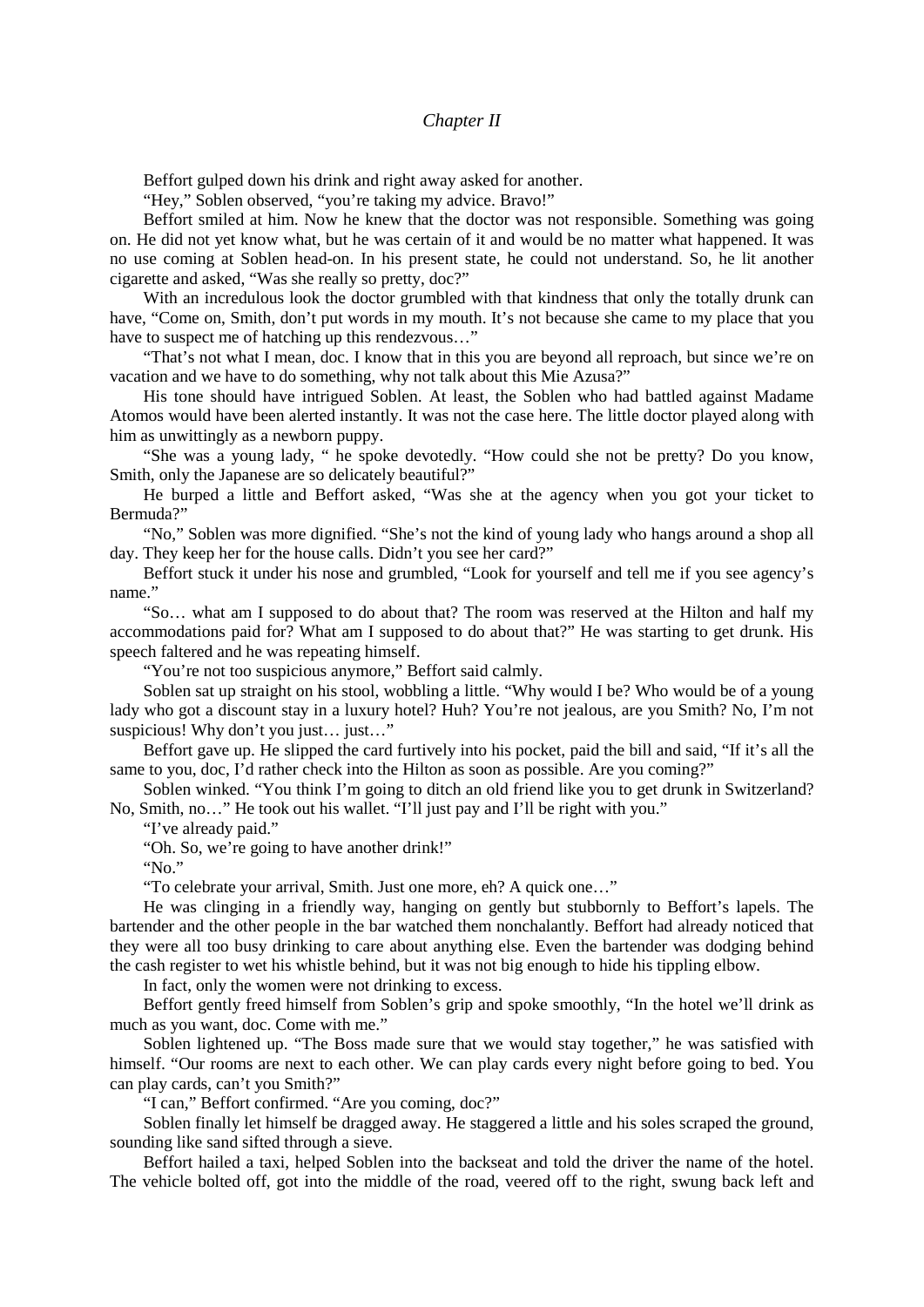went on its way continuing to zigzag between the other cars that were also zigzagging between each other. Many men were stumbling along the sidewalk and all the bars were full.

He turned to Soblen and asked, "Did you know that everyone in Palm Beach is a lush?"

Soblen's look was not friendly. "You just arrived, Smith, and you can still stand the heat. At the beginning I was like you. If I weren't so reasonable, I would have packed my bags right away and gone back to New York. But by the end of the fifth day, I understood that the air in this region is dry and the sun burns too hot for a normal man to stay sober. But I'll say again that it's not really bad because everything we absorb is immediately evacuated by sweating. Of course, it's something that can't be done safely anywhere else but here and when my vacation is over I'll stop drinking, naturally…"

Beffort nodded so as not to upset him. Soblen could talk about nothing but drinking. He was a leading expert in science; he had chaired the proceedings of the last Congressional Committee on Atomic Energy; he had defeated the Pooley—the terrifying mushroom of Madame Atomos; and now he was so saturated with alcohol that his physical and mental health were threatened.

But, even admitting that Dr. Alan Soblen had lately given in to this vice, was it normal for an entire population to take to drinking so deliriously? Beffort tossed his cigarette butt just when the taxi miraculously finished its race and pulled up in front of the entrance of the Hilton.

"My name is Beffort," he said. "I have a reservation…"

"You have to see the front desk," the bellboy piped up. He was very cheerful. Too cheerful. His pants and shoes were dusty, his hands dirty and his long hair curled over the collar of his shabby shirt. Beffort followed him into the lobby. The front desk clerk was a big, ruddy fellow who looked like an overblown balloon that the slightest poke could pop. He, too, was not very clean.

"Room for Mr. Bradford," the bellboy squealed.

"Beffort," Smith corrected.

The front desk clerk opened the register. His index finger went down the column until his dirty fingernail stopped at a name. "Beffort," he boomed, "room 304."

Smith leaned over. "There's a mistake. I know I'm in room 300."

The fat man looked up at him worriedly and said, "Someone called to change your reservation and we gave room 300 to someone else this morning. But 304 is just as comfortable and also looks out on the sea."

"I don't care. Who called and when?"

"A woman called us first thing this morning, sir."

"From New York?" Beffort pressed him.

"Certainly not. The call surely came from Palm Beach or somewhere very nearby because the person used direct dialing. If it was a call coming from New York, they would have used an operator." Seeing Beffort stay quiet, thinking, he added, "I can assure you…" (he covered his mouth as he burped discreetly) "…that you new room is excellent. Almost better than the other."

"It's true," the merry bellboy squealed. He and the front desk clerk started giggling silently, for no apparent reason, and Beffort started getting irritated. Since his arrival he had been running around in a deranged world. The women were on one side of the fence and the men on the other. Alcohol towered up between them.

"Who's staying in room 300."

The two of them stopped giggling. "The chief of police," the clerk answered solemnly. "His house collapsed last night. Luckily he wasn't in it, but his maid was crushed under the wreckage. It's the first time that a house collapsed in our city!"

At that instant Dr. Soblen arrived. From his breath Beffort surmised that he had passed through the Hilton's bar. The doctor must have reached an obvious limit of his power to absorb alcohol because now he was in a very bad mood.

"What!" he shouted, swelling his chest. "You're still here, Smith? I hope you haven't had any problems." He was ready to risk his life to defend the rights of Beffort. It was so unreasonable that it was almost ridiculous. At any other time, Beffort would have laughed, but he, had reached a kind of saturation point that allowed him to sort out, very perceptively, the drama from the melodrama. Tragedy pushed too far often borders on the burlesque and the worst situations can make you laugh instead of panic or become disturbed. Beffort remembered that Madame Atomos had had a special gift for stirring up this kind of confusion. The United States had burst out laughing when old Pooley's land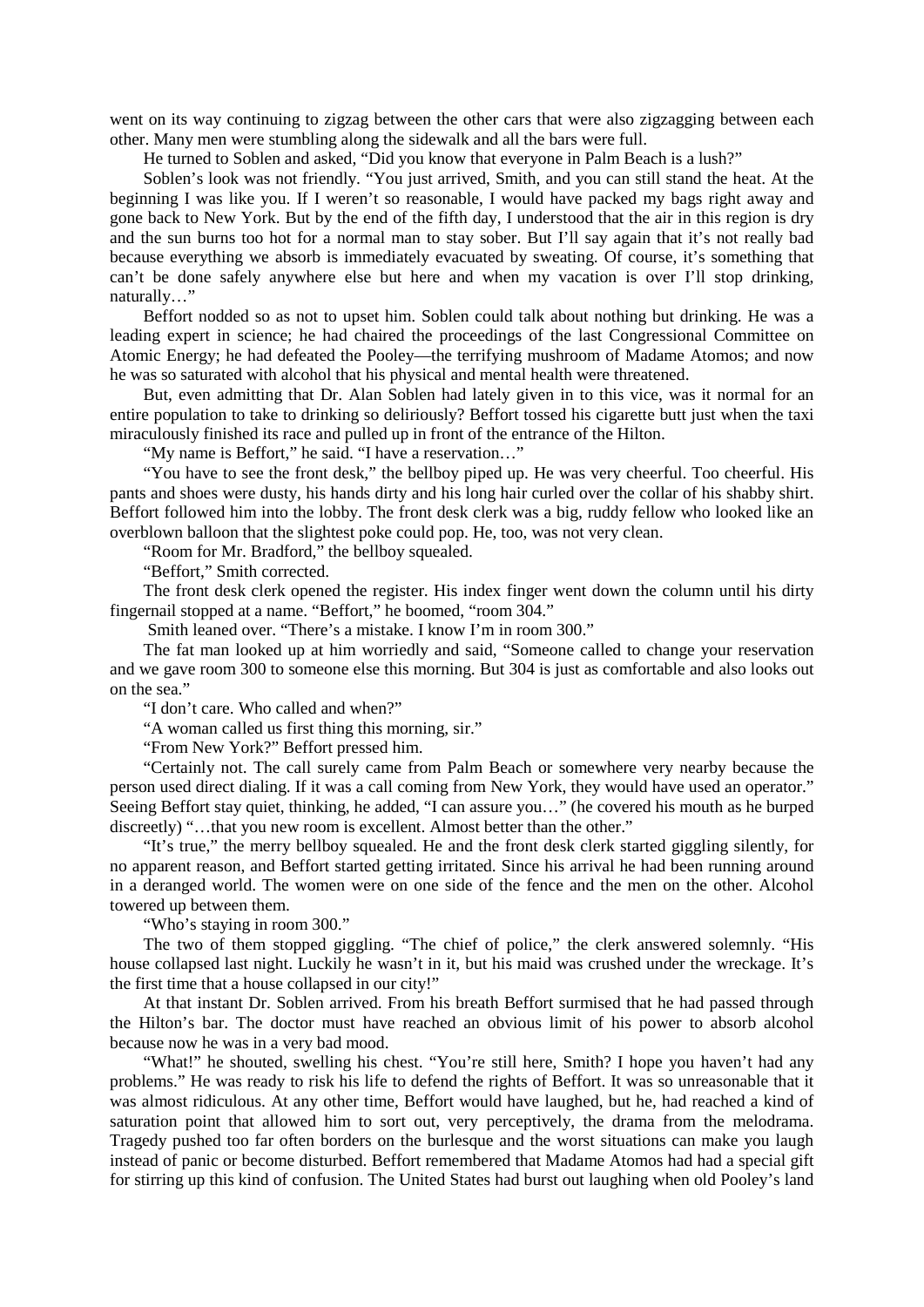disappeared under the giant mushroom. The laughter did not stop until the same mushroom was stretched out over the entire Dallas area and had killed almost 800 Americans.

At the moment Soblen's drunkenness and the people of Palm Beach were funny. It remained to be seen what underlying menace was hiding behind the bawdy façade.

"Don't get your hackles up," Beffort said. "They just changed my room."

Soblen puffed out, staring angrily at the front desk clerk, and shouted, "What right do you have? Who took Mr. Beffort's room?"

"The chief of police," the clerk replied.

"Perfect!" Soblen blasted. "I've got something to say to him!" He was so determined that Beffort did not have time to hold him back. Soblen bounded off at full speed and jumped into the elevator, which shot him straight up to the third floor.

Beffort shrugged his shoulders and said, "Can you give me my key?"

The front desk clerk gave it to him and Beffort left, followed by the young bellboy who was still carrying his suitcase. They climbed into the second elevator and went up to the third floor. When Beffort stepped out onto the landing, he handed the bellboy a coin and sent him back downstairs. The elevator descended and Smith Beffort found himself alone in the long, deserted hallway. He was expecting to hear a fight because it was likely that the chief of police would not take kindly to being insulted by Soblen and that he would react. But the building was cast in total silence.

Beffort went to look for room 304 and all of a sudden a door opened and Soblen appeared. He was not far from Beffort who could see that he was pale. When Soblen saw the G-man, he came up and stuttered, "Smith, it's awful. The man who took your room is dead."

It looked like he sobered up. Beffort grabbed his arm and shook him rudely. "Don't talk nonsense, doc!" he snarled. "If the guy is sleeping…"

"He's dead!" Soblen cut him off with renewed energy. "I may not be very clear-headed, but I still know whether a man is dead or alive. This guy's been dead for more than two hours. Come see for yourself."

Beffort followed him to room 300. Soblen had not closed the door and from the hallway you could see the body lying in the tiny entranceway. The chief of police had apparently not had time to settle in. His suitcase was still against the wall and his hat had rolled a little farther. Beffort went in and leaned over him. He could tell at first sight that Soblen was right.

"He's been strangled, hasn't he, doc?"

"It's undeniable… We have to inform the police."

"Go down to the front desk. The Hotel management will take the necessary steps… How can you strangle a man so easily?"

Soblen did not answer. He was sweating bullets and seemed to be having a hard time staying on his feet.

"You want me to go down instead of you?" Beffort offered.

"Please, Smith. I don't feel very well."

"Is the sight of a corpse upsetting you all of a sudden?" Beffort said ironically.

"You know very well that that's not it."

"Well, you're starting to have too much alcohol in your blood. In 15 days, you've let out all the stops. Why are you drinking like this?"

Soblen flicked his hand and snapped, "I don't drink! And I'm not as sick as you think."

"Great. So go down and tell the front desk if you can."

Soblen rose to the challenge, went out into the hallway and staggered to the elevator. When he was on his way down to the ground floor, Beffort left room 300, closed the door behind him and looked for his own room. He found it at the end of the hallway. As soon as he entered he picked up the phone and asked for New York. After waiting a moment, he was put through to the FBI headquarters.

"Hello," the Boss said. "What's going on, Smith?"

"Nothing. I just wanted to know why you sent be to this dump."

"You ought to know if you've seen Soblen."

"So that was it!"

The Boss snickered. "Did you really think that I was going to send you on vacation when all of Florida is drowning in alcohol? You have to clear up this mystery, Smith, otherwise we're going to be forced to declare Prohibition all over the state!"